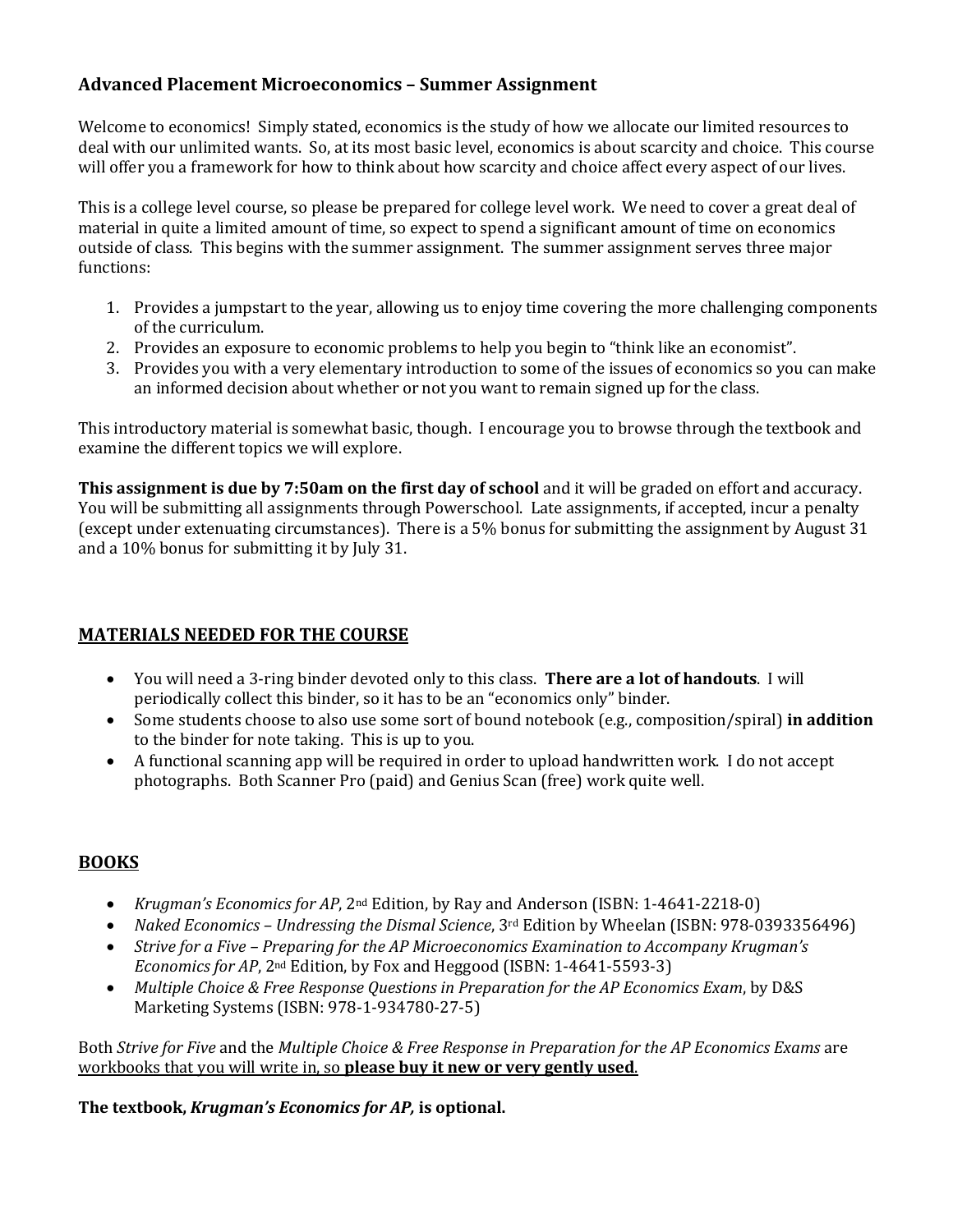## **Assignment I: Remind**

- Please sign up for our Remind account. This will allow me to send you quick messages without having to use email or PCR. I promise to use it sparingly.
- To register, do one of the following:
	- $\circ$  Click this link: https://www.remind.com/join/e9k37g
	- $\circ$  Text @e9k37g to the number 81010

# **Assignment II: Naked Economics Analysis**

## *Overview*

Write an analysis of chapters 1-8, 12-13, and the epilogue of the book *Naked Economics*, by Charles Wheelan, focusing on (but not solely just answering) the questions identified below for each chapter.

You should follow these parameters:

- $\bullet$  Each chapter analysis should begin on a new page.
- Each chapter analysis should have its own title.
- Use the questions as a guide to form a well-constructed analysis of each chapter. You will need to give your personal thoughts as well.
- Avoid using direct quotes from the text; interpret the concept in your own words.
- You may use in-text citations (using only a page number) to make references to specific information from the book.
- Limit each analysis to no more than 1 page. Your objective is to be brief but also descriptive!
- Scoring
	- $\circ$  Each analysis will be graded based upon the following grading criteria:
		- **•** Identification & Explanation Did you accurately identify and elaborate on the significant points of the chapter?
		- Personal Reflection What are your personal thoughts about the themes and topics?
		- § Formatting
	- $\circ$  Don't just regurgitate the author's thoughts. I want your analyses, your ideas, and your reactions.

## *Submission – use PowerSchool*

- To access our class on PowerSchool (formerly Haiku)
	- o Go to **https://whschool.learning.powerschool.com/bstaub/apmicroeconomics/signup**
	- o Use the code **WHECO** to access our PowerSchool site. There will be a dropbox for this assignment. Make sure this is where you place your assignment. Don't email it to me; don't just upload it to the generic dropbox.
	- o Each page must contain your full name and course name (use the heading feature to avoid formatting issues).
	- $\circ$  The file must be sent as a pdf. Do not send me MS Word, Pages, or Google Docs unless specifically asked for.
	- $\circ$  Each page must be double-spaced in 12-point font using either Arial, Calibri, Cambria, or Times New Roman,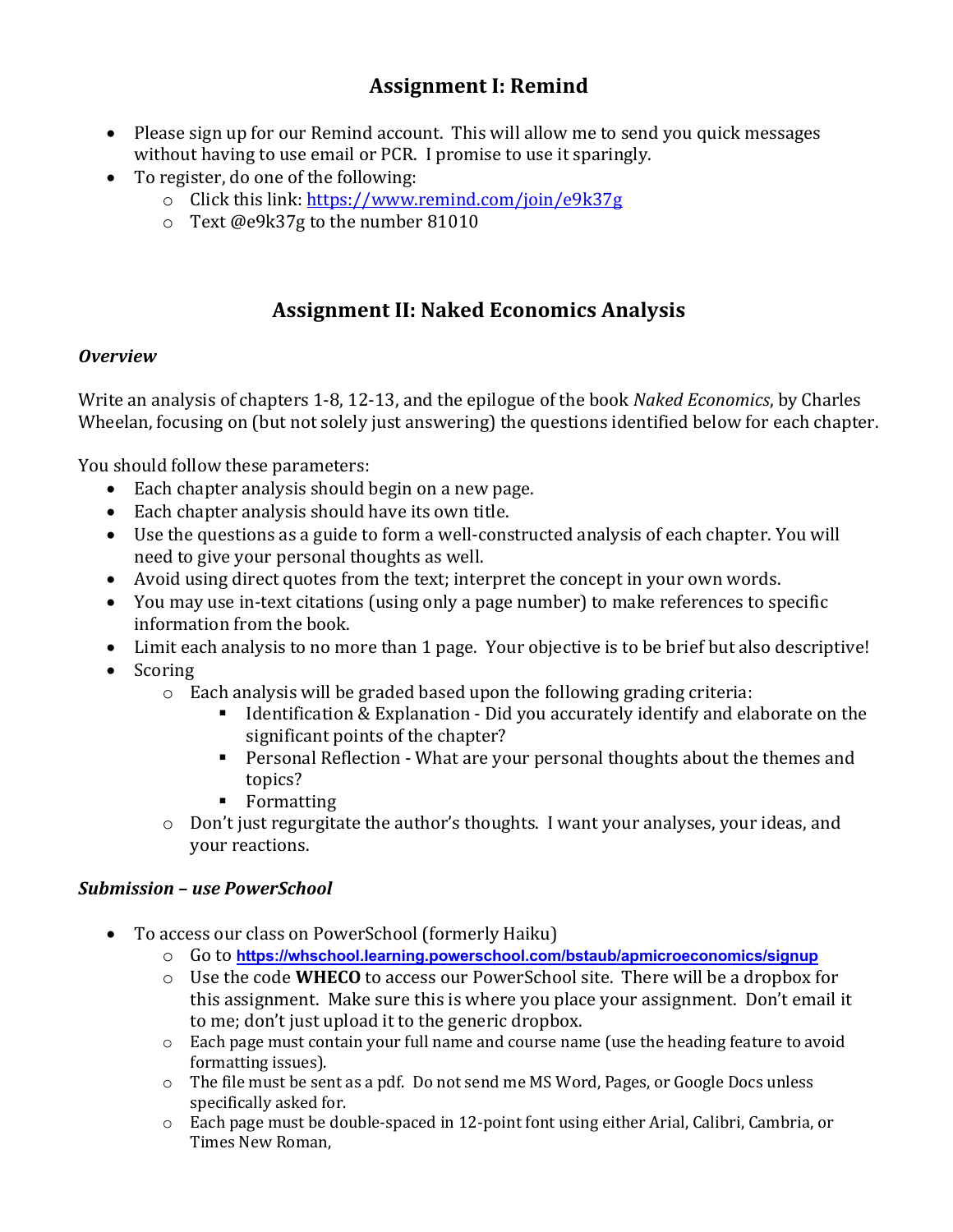- $\circ$  1" margins all the way around the paper.
- $\circ$  Files should be saved as: *Last Name First Name Name of Assignment*
- $\circ$  So, the summer assignment should be saved as follows:
- *Last Name\_First Name\_Naked Economics Analysis*
- $\circ$  Incorrectly formatted assignments might not be accepted or might be marked down.

### *Guiding Questions*

- Chapter 1: The Power of Markets
	- $\circ$  What are the two basic assumptions economists make about individuals and firms?
	- $\circ$  What example does the author give to back up his statement that "maximizing utility is not synonymous with acting selfishly"?
	- $\circ$  What is the role and significance of prices in a market economy?
	- $\circ$  What are the advantages and disadvantages of a market economy?
- Chapter 2: Incentives Matter
	- $\circ$  Explain how each of the following relates to efficient outcomes in a market economy:
		- Adverse selection
		- Perverse incentives
		- Principal-agent problem
		- Prisoner's dilemma
	- $\circ$  How does the author back up his assertion that government benefits create perverse incentives?
- Chapter 3: Government and the Economy
	- $\circ$  Explain externality in your own words
	- $\circ$  What roles do governments play in a market economy?
- Chapter 4: Government and the Economy II
	- $\circ$  What are the reasons why government should take a limited role in a market economy?
- Chapter 5: Economics of Information
	- $\circ$  How does the author use the example of the HOPE scholarships to explain the problem of asymmetry of information?
	- $\circ$  What does the author mean by "perfect information"?
- Chapter 6: Productivity and Human Capital
	- $\circ$  Do you agree that Bill Gates should be richer than you? Explain.
	- $\circ$  What is "income inequality"?
	- o Why do economists argue that we should not care about "income inequality"?
- Chapter 7: Financial Markets
	- $\circ$  How do get rich quick schemes violate the basic principals of economics?
	- $\circ$  Do you agree with the author's rules for investment advice? Explain.